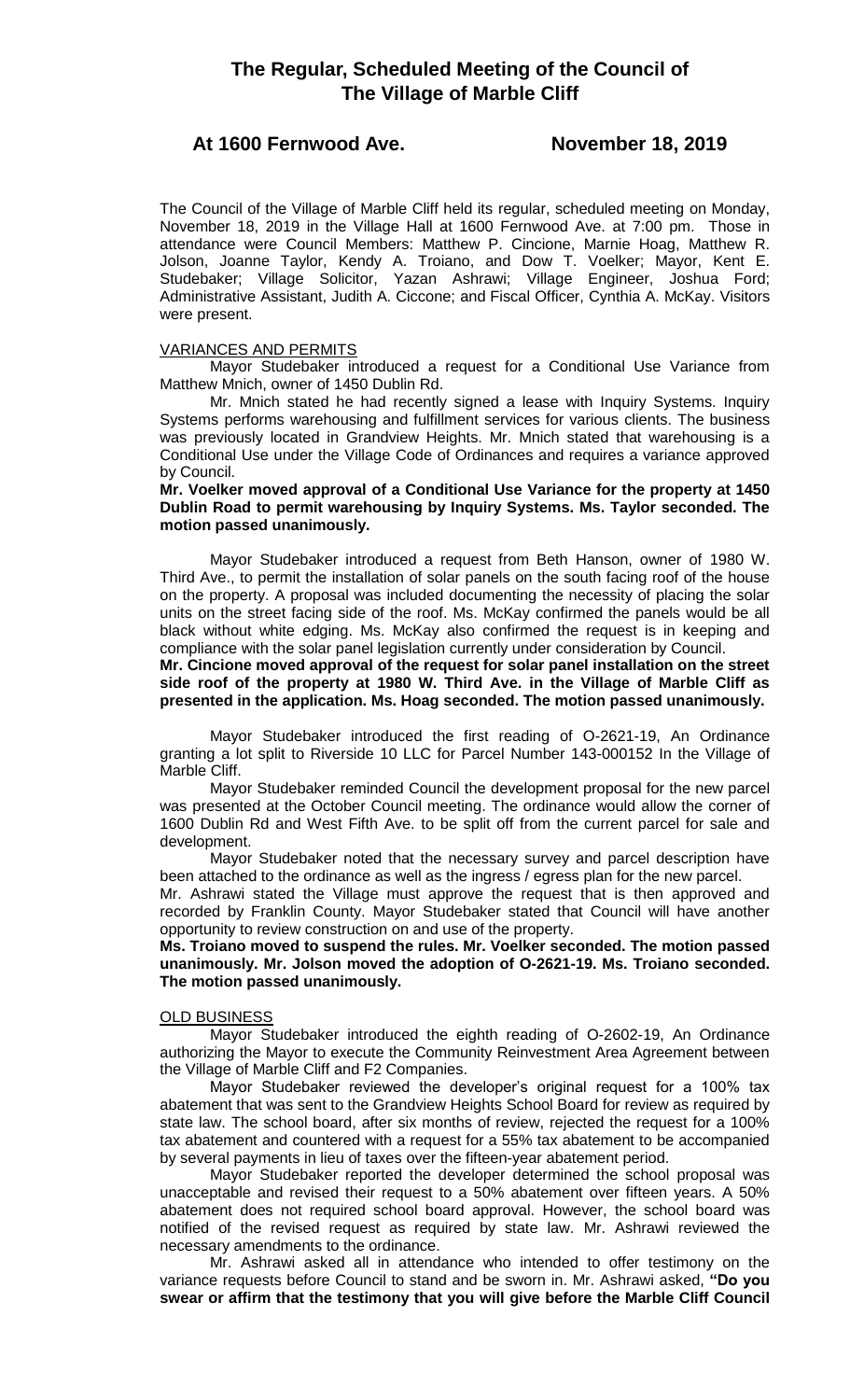# **in this hearing will be the truth and the whole truth and nothing but the truth?"** Those standing responded **"Yes."**

Ms. Taylor asked if the change in the abatement will affect the quality and size of the development. Mr. Foster, F2 Companies, stated they have brought an additional investor into the project that will allow them to move forward with the project as presented and approved with the lower tax abatement.

Ms. McKay stated the office has not received any response from the Grandview Heights School Board regarding the notification of the change in the amount of abatement.

Council discussed that the school would see increased tax revenue from the property based on the estimated value of the sale.

Mr. Cincione asked Mr. Foster to explain the need for the abatement. Mr. Foster explained the tax abatement helps the development be competitive with other residential development in nearby communities. Additionally, the Village's decision to reduce the number of units and maintain the original house on the property makes the development significantly more expensive and the tax abatement eases the impact of the decision to save the existing house.

Mr. Voelker stated his opinion that the house on the property is worth the cost of the tax abatement to maintain and improve. Ms. Taylor concurred that the house is a value to the community and worth maintaining.

Mayor Studebaker recognized Eric Bode, member of the Grandview Heights School Board. Mr. Bode thanked Council for their discussion and consideration of the request for tax abatement. He stated the revised request was discussed at the most recent board meeting and the school board is pleased with the outcome.

**Mr. Cincione moved O-2602-19 be amended to remove the seventh "Whereas" referencing action by the Grandview Heights School District Board of Education and changing all references to a 100% abatement to a 50% abatement. Ms. Troiano seconded. The motion passed unanimously. Mr. Voelker moved the adoption of O-2602-19 as amended. Ms. Taylor seconded. The motion passed unanimously.** 

CONSENT AGENDA

- 1) Receive Mayor's Court Report, October, 2019
- 2) Receive Police Report, October, 2019
- 3) Receive Fire Department Report, October, 2019
- 4) Receive Building Permits Issued, October 2019
- 5) Approval Minutes of the regular, scheduled meeting of October 21, 2019
- 6) Approval Financial Statements for October, 2019
- 7) Receive Income Tax Report for October, 2019 \$193,232.02
- 8) Summary of staff actions October 21-November 16, 2019

### **Mr. Voelker moved approval of the Consent Agenda. Ms. Troiano seconded. Council unanimously approved the Consent Agenda.**

#### MAYOR'S REPORT

Mayor Studebaker reported he met with Brad DeHays, owner of 1400 Dublin Rd., to discuss the future of his companies at 1400 Dublin Rd. Mr. DeHays plans to move some of his staff to a new downtown location. However, he is maintaining offices in the Village – including his personal office – for the near future.

Mayor Studebaker reported he spoke with development representatives of Grandview Heights and Upper Arlington regarding the proposed AEP expansion of electrical facilities at the intersection of Dublin Rd. and W. First Ave. Mayor Studebaker commented that the larger community is not as well informed about the project and encouraged Council members to continue to educate others about the proposed development.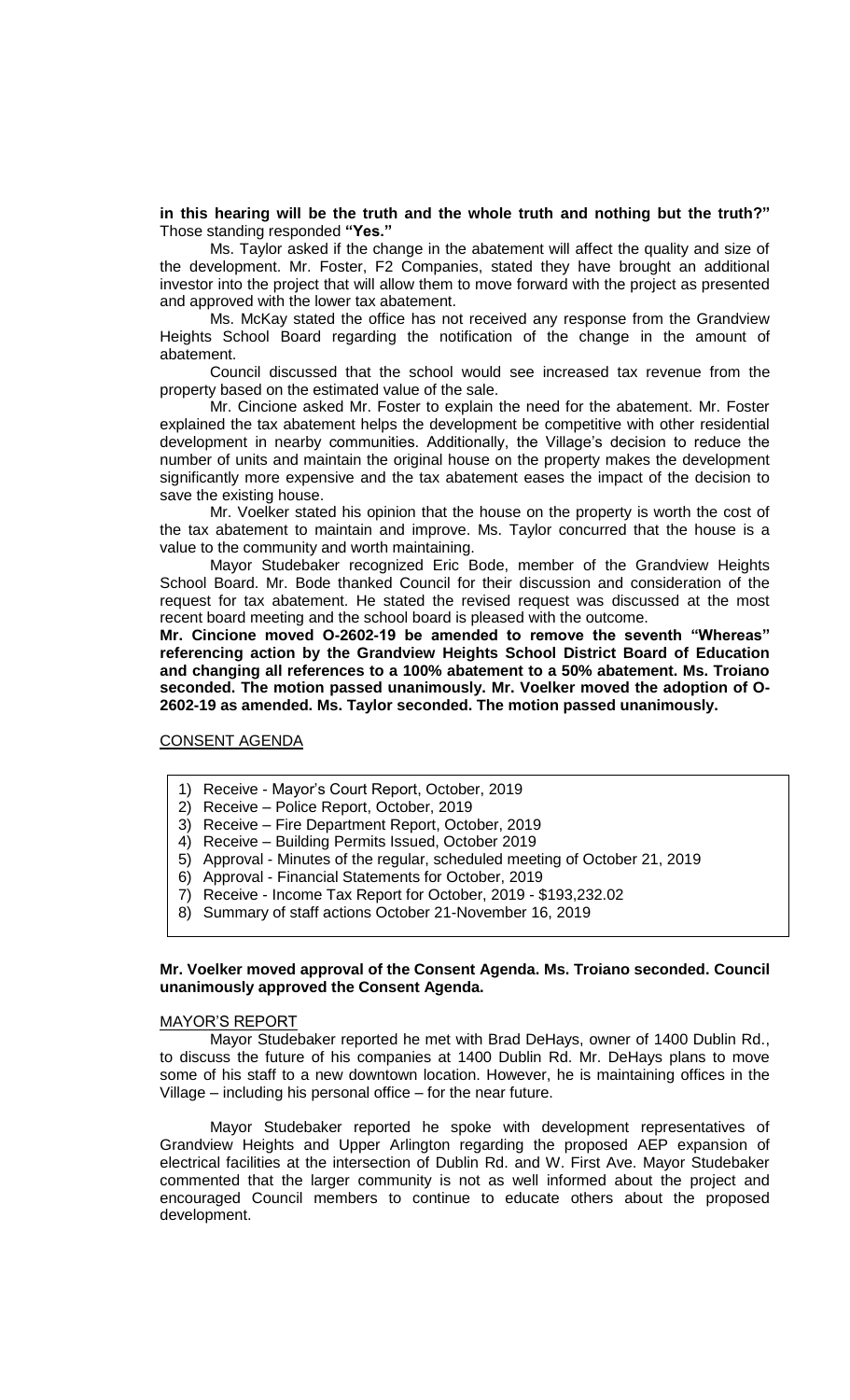#### ENGINEER'S REPORT

Mr. Ford reported the project to "lift and grind" sidewalks in the Village is complete.

Mayor Studebaker introduced the first reading of O-2619-19, An Ordinance authorizing the Mayor and Fiscal Officer to enter into an agreement with Burgess & Niple, Inc. for professional engineering services for the 2020 Sewer Rehabilitation Project for the Village of Marble Cliff.

Mr. Ford explained the proposed work will be part of the ongoing efforts to fully maintain Village storm and sanitary sewers.

**Mr. Jolson moved to suspend the rules. Ms. Troiano seconded. The motion passed unanimously. Ms. Hoag moved the adoption of O-2619-19. Ms. Taylor seconded. The motion passed unanimously.** 

Mr. Ford left the meeting at this point.

#### SOLICITOR'S REPORT

Mr. Ashrawi had no report for Council.

EXECUTIVE SESSION - ORC Section 121.22(G)(2), Purchase or Sale of Property and ORC Section 121.22(G)(3), Pending or Imminent Court Action

**Mr. Cincione moved that Council move into Executive Session as allowed by Ohio Revised Code Section 121.22(G)(2) and 121.22(G)(3). Mr. Voelker seconded. Roll Call: Mr. Cincione, yes; Ms. Hoag, yes; Mr. Jolson, yes; Ms. Taylor, yes; Ms. Troiano, yes; Mr. Voelker, yes. The motion passed unanimously.**

#### **Mr. Cincione moved Council adjourn from Executive Session and reconvene in the public meeting. Mr. Jolson seconded. The motion passed unanimously.**

#### ADMINISTRATIVE ASSISTANT REPORT

Ms. Ciccone reported she met with Chris Ahlum from Ahlum & Arbor for direction and suggestions for designing a walking path in Tarpy Woods that would provide an opportunity for planting of trees in memory or honor of individuals. Mr. Ahlum stated his support for the idea and will develop a plan for review by staff and Council.

Ms. McKay and Ms. Ciccone reviewed a recent Mayor's Court case involving a dog that attached and seriously injured another dog. Ms. McKay reported the case has been continued as the legal and financial issues are addressed between the involved parties and the court. Staff is also looking at options for strengthening Village code.

The incident has revealed a number of problems with this dog for neighbors, postal carriers, and paper delivery personnel regarding this particular dog. However, none of the previous problems were elevated to a filed complaint through the police department.

#### APPROVAL OF BILLS

**Ms. Hoag moved approval of the November 2019 bills totaling \$367,031.64. Ms. Troiano seconded. The motion passed unanimously.**

## **Ms. Troiano moved approval of the amended September 2019 bills totaling \$89,358.38. Ms. Hoag seconded. The motion passed unanimously.**

#### FISCAL OFFICER'S REPORT

Ms. McKay reported plans are being finalized for the electrical vehicle charging stations at Village Hall. Ms. McKay stated she believes the stations will be operational by the end of the year.

Mayor Studebaker introduced the second reading O-2614-19, 2020 Annual Appropriation Ordinance.

No action was taken.